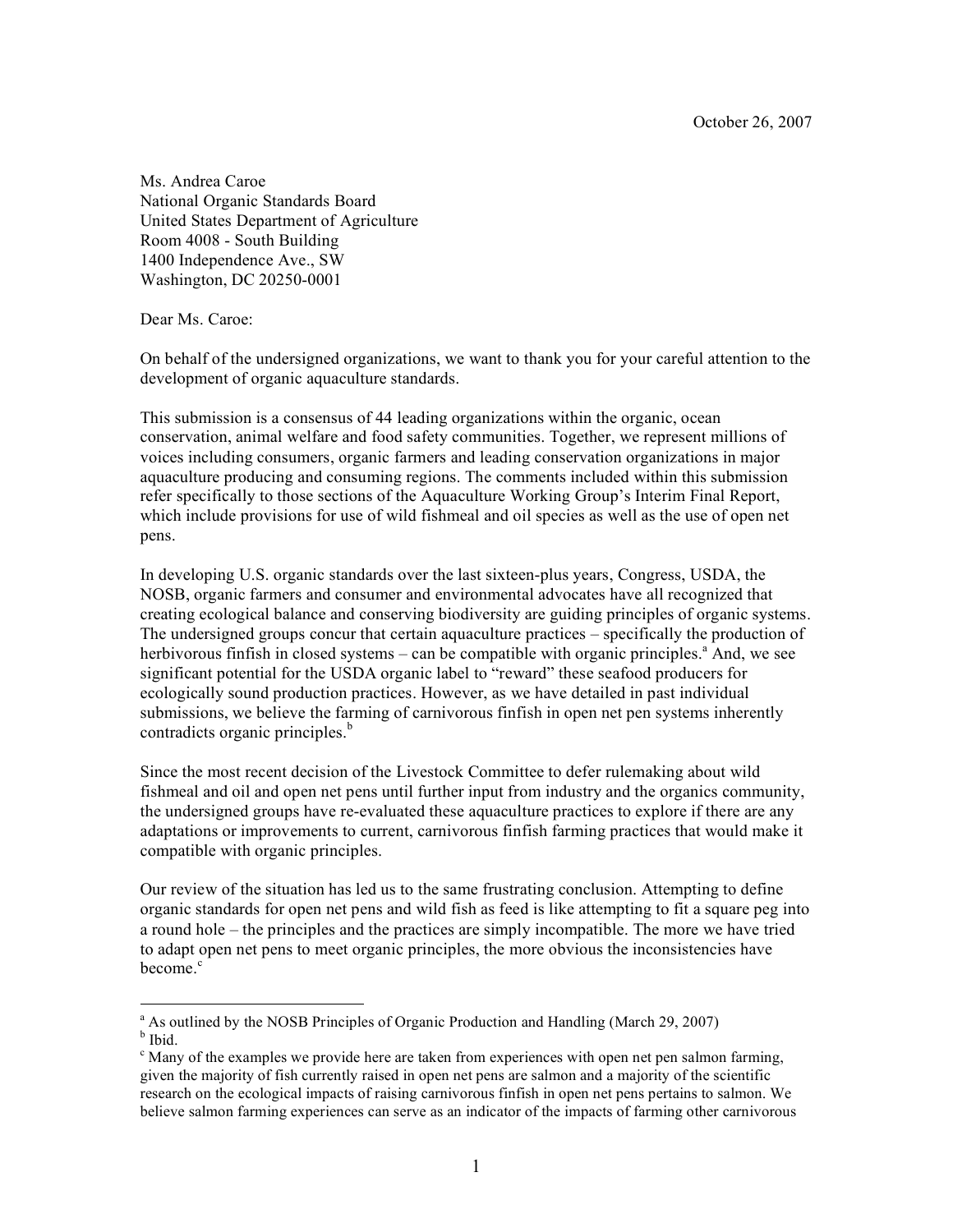Extensive research on the impacts of open net pens on marine ecology has been done and no solution to those impacts has been found, save for the use of technology that creates an impermeable barrier between farmed and wild fish, allows for waste collection, and treats water going into and leaving the farm system. Moreover, there are no consistent or reproducible standards to measure pollution from open net pens, so enforcement regarding pollution problems from open systems is extremely difficult. While some refer to benthic layer sampling as a way to measure pollution from open net pen systems, this type of testing is difficult to standardize. In fact, pollution problems may be missed with this methodology due to inherent turbidity issues.

Further, if we accept the Aquaculture Working Group's proposal to include open net pens and feed from wild fish within organic standards, we are forced to treat the symptoms rather than the disease. In other words, instead of simply prohibiting the use of ecologically harmful farming methods, we are left with organic standards that attempt to reduce the severity of the farming impacts associated with an inherently flawed farming practice, that of carnivorous finfish farming in open net pen systems.

We have found that in several cases attempts to adapt open net pen systems to organic principles have actually forced the trade-off of ecological impacts. For example, organic aquaculture standards already adopted by the Livestock Committee prohibit the use of many harmful synthetic chemicals in organic aquaculture production, as many of the chemicals commonly used by conventional open net pen fish farmers are considered marine pollutants or toxic to the marine environment. However, by prohibiting the use of these chemicals to control the disease and parasite outbreaks associated with carnivorous finfish farming, we dramatically increase the likelihood that open net pen fish farms will act as a reservoir and vector for parasites and disease that can be lethal to both wild and farmed fish, clearly reducing the animals' welfare.

We reiterate our unified support for the development of organic aquaculture standards (specifically herbivorous species) for those species grown in systems where inputs, outputs, health and animal welfare can be monitored and controlled. However, this joint submission reinforces the broad opposition to proposed regulatory provisions that would allow organic aquaculture production to use non-organic, wild fish as feed and open net pen systems.

We commend the Livestock Committee for requesting further comment from the organic community prior to rulemaking on organic aquaculture. We continue to urge the NOSB to ensure that the "USDA Organic" standard is neither modified nor diluted to accommodate either the use of non-organic, wild fish as feed or open net pen systems. It is our hope that the organic label will continue to provide consumers with a clear and consistent understanding of how their food is produced and ensure them that their choice of an organic food product supports a safer, more humane more sustainable environment.

Sincerely,

 $\overline{a}$ 

The Undersigned (Full list of undersigned organizations provided on pages 3 - 4)

finfish in these open systems.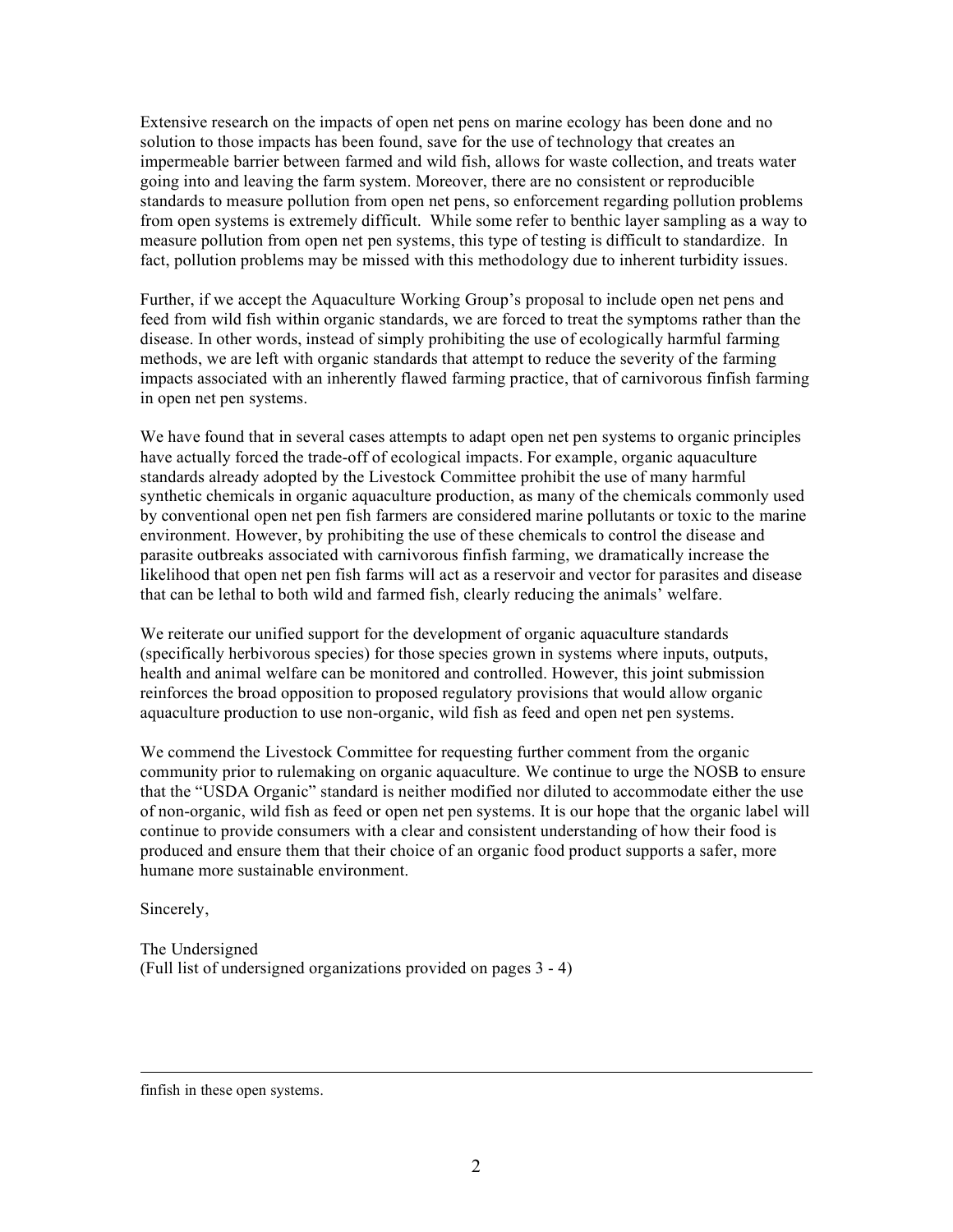The following organizations have signed on to this submission:

#### **Australian Marine Conservation Society** (Australia)

**Beyond Pesticides** (Washington, DC)

**Center for Food Safety** (Washington, DC)

**Conservation Council of New Brunswick** (New Brunswick, Canada)

**Consumers Union, nonprofit publisher** *Consumer Reports* (Yonkers, NY)

**David Suzuki Foundation** (British Columbia, Canada)

**Ecology Action Centre** (Nova Scotia, Canada)

**Equal Exchange** (West Bridgewater, MA)

**Florida Consumer Action Network** (Tampa, FL)

**Food and Water Watch** (Washington, DC)

**Friends of Clayoquot Sound** (British Columbia, Canada)

**Friends of the Earth** (Scotland)

**Friends of the Oldman River (**Alberta, Canada)

**Georgia Strait Alliance** (British Columbia, Canada)

**Go Wild Campaign** (Bellingham, Washington)

**Greenpeace Canada** (Quebec, Canada)

**Greenpeace USA** (Washington, DC)

**Gulf Restoration Network** (New Orleans, LA)

**The Humane Society of the United States (**Washington, DC)

**Institute for Fisheries Resources (**San Francisco, CA)

**Living Oceans Society** (British Columbia, Canada)

**Maine Organic Farmers and Gardeners Association (MOFGA) (**Unity, Maine)

**Mangrove Action Project** (Port Angeles, WA)

**National Cooperative Grocers Association** (Iowa City, IA)

**Northeast Organic Dairy Producers Association (NODPA) (**Deerfield, MA)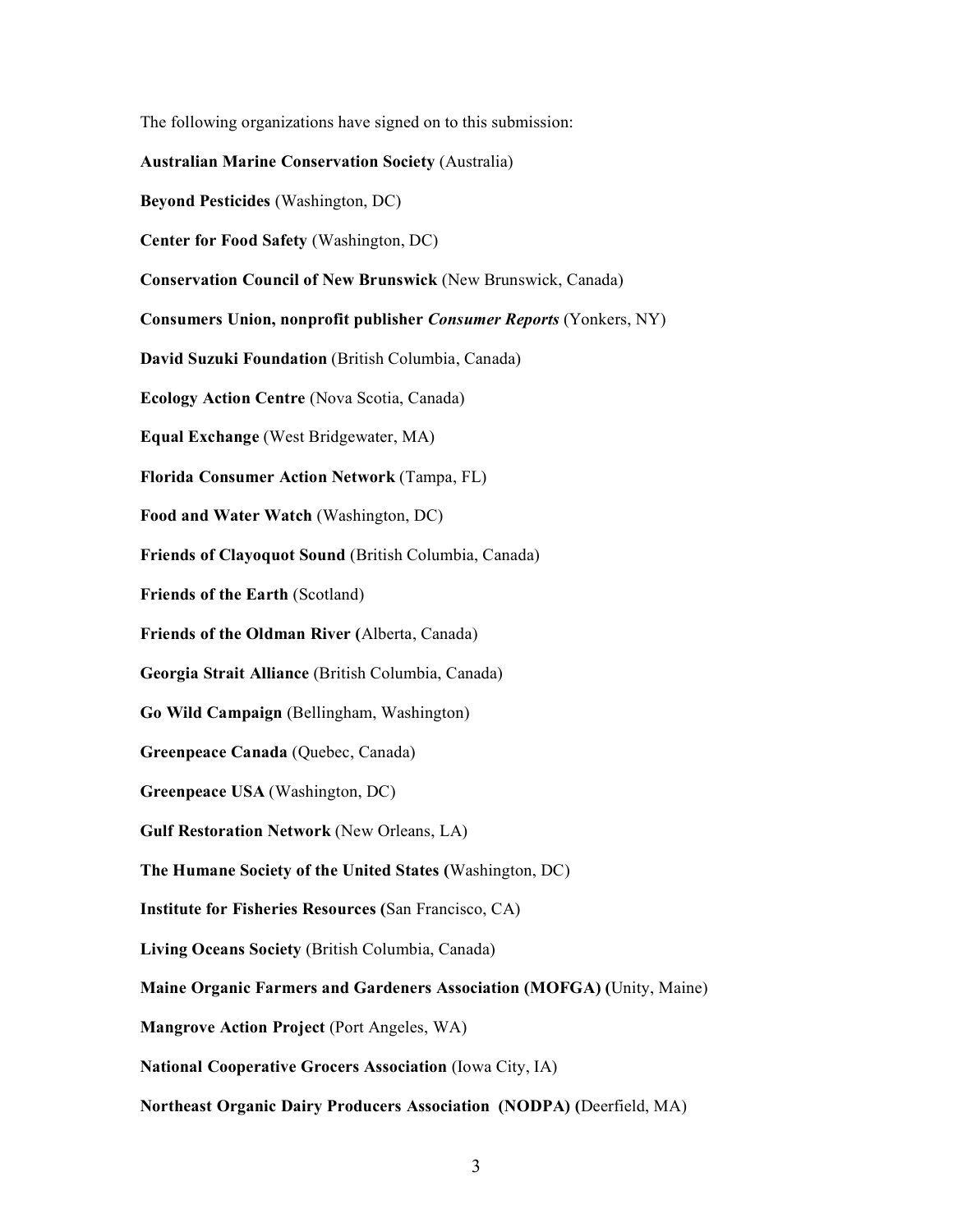**Northeast Organic Farming Association (NOFA)** (Member Chapters in VT, NH, NY, MASS, CT, RI and NJ)

**Norwegian Salmon Association** (Norway)

**OCEANA, South American Office (**Chile)

**Organic Consumers Association** (Finland, MN)

**The Organic Research Centre – Elm Farm (**United Kingdom)

**Pure Salmon Campaign** (Washington, DC)

**Raincoast Conservation Society** (British Columbia, Canada)

## **Rural Advancement Foundation International** (Pittsboro, NC)

**Save The Swilly** (Ireland)

**Sierra Club Canada** (British Columbia, Canada)

**Sierra Club** (South Thomaston, ME)

**Slow Food Canada** (British Columbia, Canada)

**T. Buck Suzuki Foundation** (British Columbia, Canada)

**Trout Unlimited (**Arlington, VA)

**Watershed Watch Salmon Society** (British Columbia, Canada)

**Wilderness Committee** (British Columbia, Canada)

**Wild Farm Alliance** (Watsonville, CA)

**Wild Fish Conservancy** (Duvall, WA)

**Yukon Salmon Committee** (Yukon, Canada)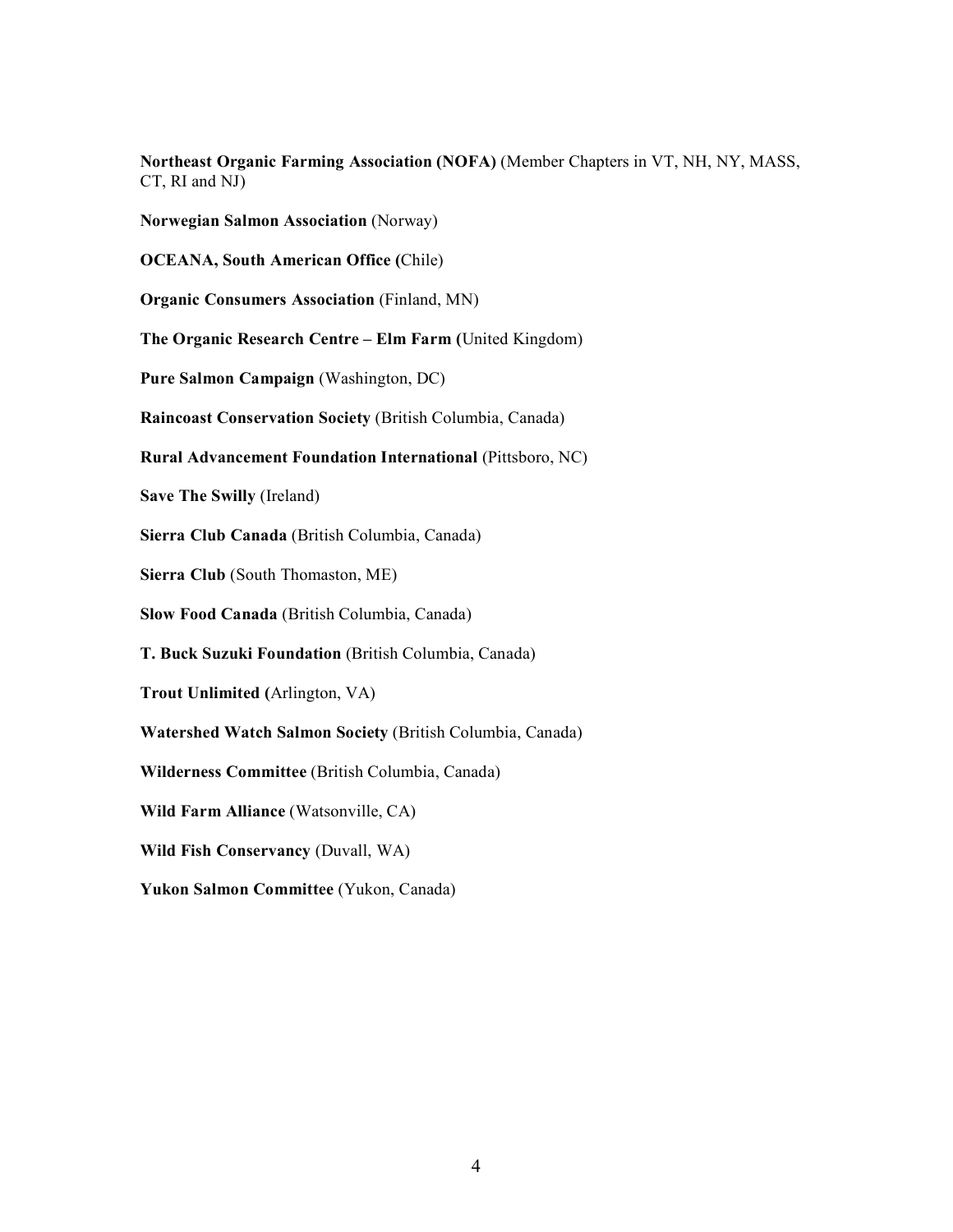# **AWG INTERIM FINAL REPORT: PROPOSED PROVISIONS FOR USE OF WILD FISHMEAL AND OIL AND OPEN NET PENS IN US ORGANIC AQUACULTURE STANDARDS**

Within this review of organic aquaculture standards, we focus on the specific areas of the Aquaculture Working Group (AWG) Interim Final Report on which the Livestock Committee has deferred rulemaking until further input from stakeholder communities. These areas relate to the use of wild fishmeal and oil as feed ingredients or supplements and the use of open net pen fish farming systems.

Currently, the farming of carnivorous finfish species leads to an overall net loss of fish protein. On average, over three tonnes of wild fish are required to produce one tonne of farmed salmon,<sup>1</sup> while a more recent study calculated that 8.5 kg of wild fish was used to produce 1 kg of Chilean farmed salmon in 2004.<sup>2</sup> The use of such high volumes of feed in open net pen fish farms inevitably has numerous ecological consequences, including pressure on wild fish populations.<sup>3</sup>

Despite a body of peer-reviewed research documenting the ecological impacts of farming carnivores, the AWG Interim Final Report, instead of prohibiting the use of wild fish as feed, proposes provisions for the use of wild fishmeal and oil and attempts to address some of the sustainability concerns related to farming carnivores.

Section § 205.252 Aquaculture feed states:

(b) Fish meal from wild fish used as a feed additive or supplement may not exceed 12% by weight of feed, and fish oil from wild fish used as a feed ingredient may not exceed 12% by weight of feed as averages over the production cycle of the fish.

(c) Wild fish and wild aquatic animals used for producing fish meal and oil for aquaculture may not be certified or labeled as organic for human consumption unless allowed elsewhere in this rule. Whole, chopped, or minced wild fish that does not qualify in this section may not be used as feed.

(d) Fish meal or fish oil may not be sourced from any fishery classified by relevant state/provincial, national, or international fisheries authorities as follows: "at risk of reduced reproductive capacity;" "suffering reduced reproductive capacity;" "harvested outside precautionary limits;" "over-exploited;" "depleted;" "overfished;" "overfishing is occurring;" or any other comparable classification, or at significant risk of those conditions within the next recruitment cycle.

(i) Fish meal and fish oil from wild fish and other wild aquatic animals may be used as additives and supplements for organic aquaculture or livestock feeds as provided in this section for seven years after the date when organic standards for farmed aquatic animals are promulgated, and must be derived from wild sources that are in compliance with (c) and (d) may be used as supplements and additives under one of the following:

(1) wild fish, provided that the amount of such wild fish that goes into feeding the aquatic animals cannot exceed one pound of wild fish product fed for every pound live weight of cultured of aquatic animals at harvest; or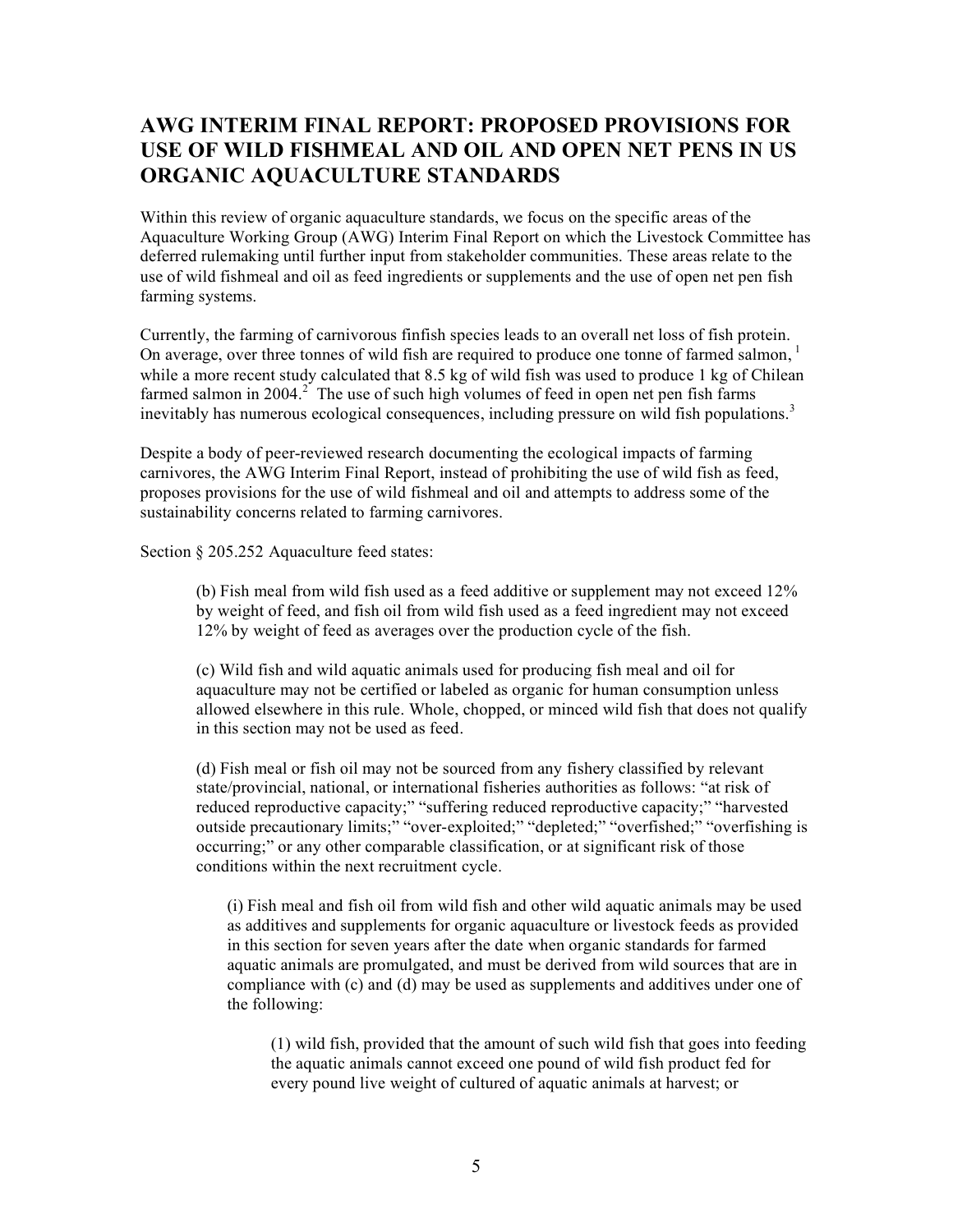(2) carcasses, viscera, and trimmings from the processing of wild fish and other wild aquatic animals that are destined for human consumption. The portions of processed wild fish destined for human consumption may not be certified or labeled as organic unless provided elsewhere in this rule.

The AWG Interim Final Report also includes provisions for the use of open net pen systems, again proposing standards that attempt to address some of the major ecological impacts associated with farming fish in open net pen systems.

Section § 205.255 Aquaculture facilities states:

(k) Open water net-pens and enclosures are permitted where water depth, current velocities and direction, stocking densities, and other factors act to adequately disperse metabolic products in order to minimize accumulation of discharged solids on the bottom sediments under the net pens. However, water currents should not be excessive to cause the fish to expend excessive energy to swim and to be unable to consume feed. Monitoring shall be employed to ensure that the natural assimilative capacity at the site is not exceeded. Facility managers shall take all practical measures to prevent transmission of diseases and parasites between cultured and wild aquatic animals. Use of multiple species of aquatic plants and animals to recycle nutrients must be included in every Organic System Plan for net pens.

# **CONTRADICTION OF ORGANIC PRINCIPLES**

Our re-evaluation of the AWG Interim Final Report's provisions for carnivorous finfish farming in open net pens has confirmed that these proposed standards are inherently inconsistent with a number of key organic principles as outlined by the *NOSB Principles of Organic Production and Handling* (March 29, 2007).<sup>4</sup> Despite several sections included within the NOSB Livestock Committee Aquaculture Standards<sup>5</sup> that attempt to control for, or reduce, ecological impacts associated with fish farming, available research on and experiences with open net pen farming to date leave us unconvinced that the proposed organic standards will ensure that of the farming of carnivorous finfish in open net pens will be consistent with core organic principles.

Below, we review those organic principles outlined by the *NOSB Principles of Organic Production and Handling,* which are contradicted by carnivorous finfish farming in open net pens as proposed by the AWG Interim Final Report:

# *1.1 Organic agriculture is an ecological production management system that promotes and enhances biodiversity, biological cycles, and soil biological activity.*

# Escapes of Farmed Fish

The escape of farmed fish is largely an inevitable and unpredictable consequence of farming fish in open net pen systems. For example, 85% of escapes in Scotland during 2003 occurred due to equipment failure, operator error or equipment failure during severe weather.<sup>6</sup>

The environmental impacts of escapes have been well documented globally.<sup>7</sup> Virtually all farmed Atlantic salmon are descended from 40 original stocks of Norwegian Atlantic salmon, and mass escapes of farmed salmon can result in interbreeding and competition with wild salmon as well as facilitation of the spread of disease and parasites such as sea lice.<sup>8</sup> Repeated farm escapes also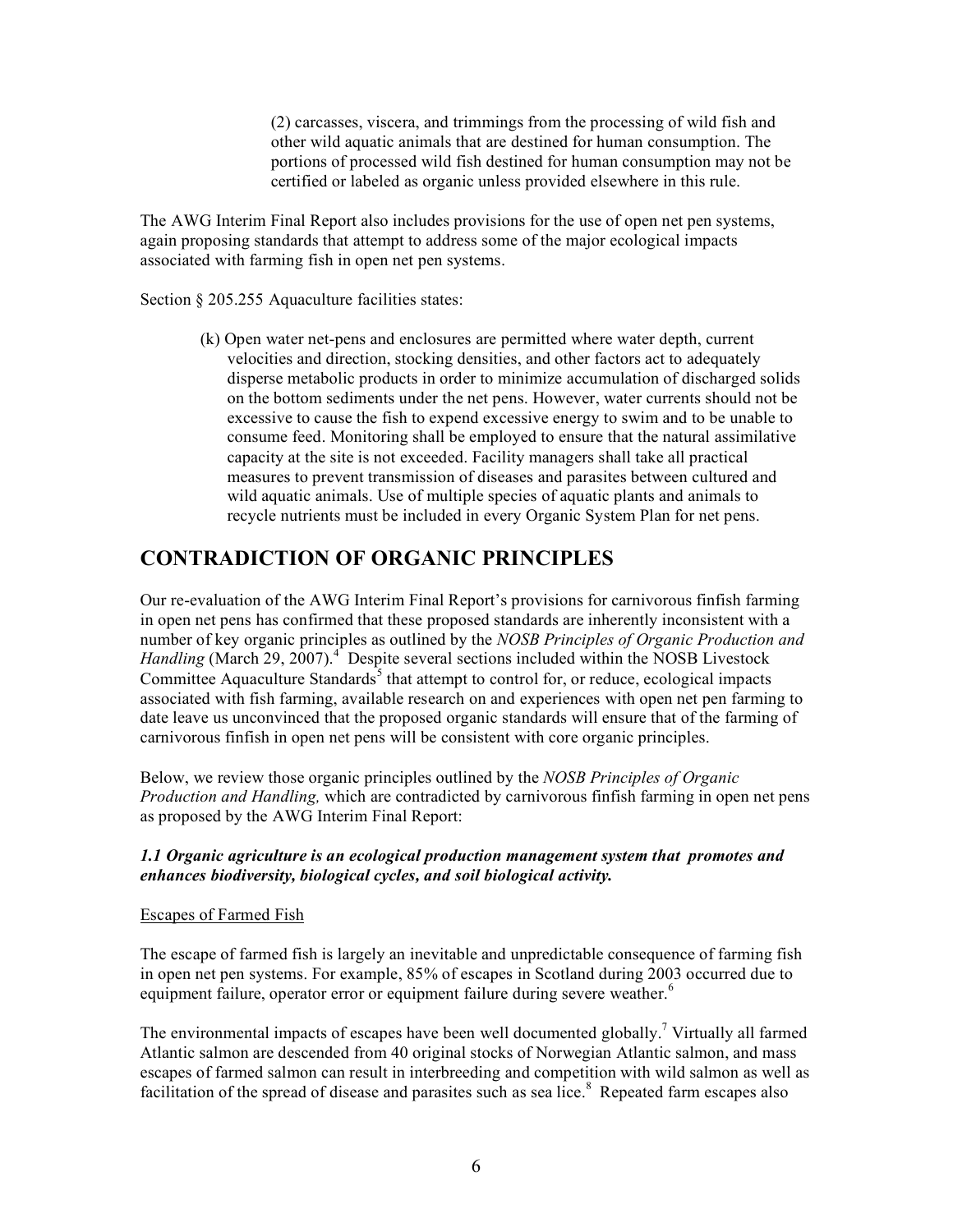can establish self-sustaining feral populations, spread genetic pollution, weaken unique gene pools and lead to an "extinction vortex" in wild salmon. <sup>9</sup> In fact, even if escapes stopped tomorrow, it may already be too late to prevent wild salmon in Scotland from becoming extinct.<sup>10</sup>

Section § 205.250 of the NOSB Livestock Committee Aquaculture Standards addresses the issue of escapes from farming systems. It states: "Adequate measures shall be taken to prevent escapes of cultivated animals and plants from the aquaculture facility and to document any that do occur."

Many farmed salmon producing regions and salmon farming companies have adopted similar, if not more stringent, escapes policies. The State of Norway has actually developed a detailed, "no escapees" action plan.<sup>11</sup> Marine Harvest, the largest farmed salmon producer in the world, also has a zero escapes policy.<sup>12</sup>

However, the goal of zero escapes is far removed from the reality of escapes from open net pens. Within its 2006 annual report, for instance, Marine Harvest states: "Although Marine Harvest has a zero-tolerance for escapes, we have still not been able to prevent them entirely.<sup>"13</sup> Despite Norway's zero escapes policy, Norwegian salmon farms self-reported 1.2 million escapes in 2006 alone.<sup>14</sup>

The escapes record is just as daunting in other regions where fish are farmed in open net pens. Since 1997, almost 3 million farmed salmon have escaped from Scottish salmon farms in nearly 150 separate incidents.<sup>15</sup> In 2005 alone, Scottish fish farmers reported over 800,000 escaped fish from net pens, only 605 of which were recovered.<sup>16</sup> In 2005, farmed salmon escapes in Scotland totaled 877,883 with rod and line catches of wild salmon across the whole of Scotland only 83,800.<sup>17</sup> Escapes of farmed salmon therefore outnumbered rod and line catches of wild salmon by 10 to 1. Such a high level of escapees represents an irreversible problem in areas like the West coast of Scotland where wild salmon stocks are even lower (less than 3,000 wild salmon were caught during  $2005$ ).  $^{18}$ 

During 2007 thus far, it is estimated that 14 million farmed salmon have escaped from Chilean open net salmon farms – largely due to a tsunami in a major producing region. <sup>19</sup> Figures provided by the Chilean agency, SERNAPESCA, report over 2 million farmed salmon escapes in 2004 alone. These reports do not include "leakages" of farmed fish from open net pens, which seem to be unavoidable and difficult to estimate.

Given the history of farmed fish escapes from net pen systems (despite strict zero escapes policies), we cannot see how an organic standard would be effective in significantly reducing or eliminating escapes from these systems.

### Disease and Parasite Transfer

Farming salmon at high stocking densities in open net pens is a breeding ground for bacterial and viral diseases as well as parasites. Disease may be transferred to and from wild fish through the normal flow of tides and currents, and farmed fish may also spread diseases to wild fish through escapes into the wild environment.

Given the open nature of the net pen system and the common proximity of farms, outbreaks of disease and parasites are often difficult if not impossible to quarantine. For example, over 70 different diseases and disease agents were reported on Scottish salmon farms between 1980 and 2006. The number of different diseases and disease agents reported on Scottish salmon farms steadily increased from 2 in 1981 to a high of 28 in 1996, and then rose again in 2001.<sup>20</sup>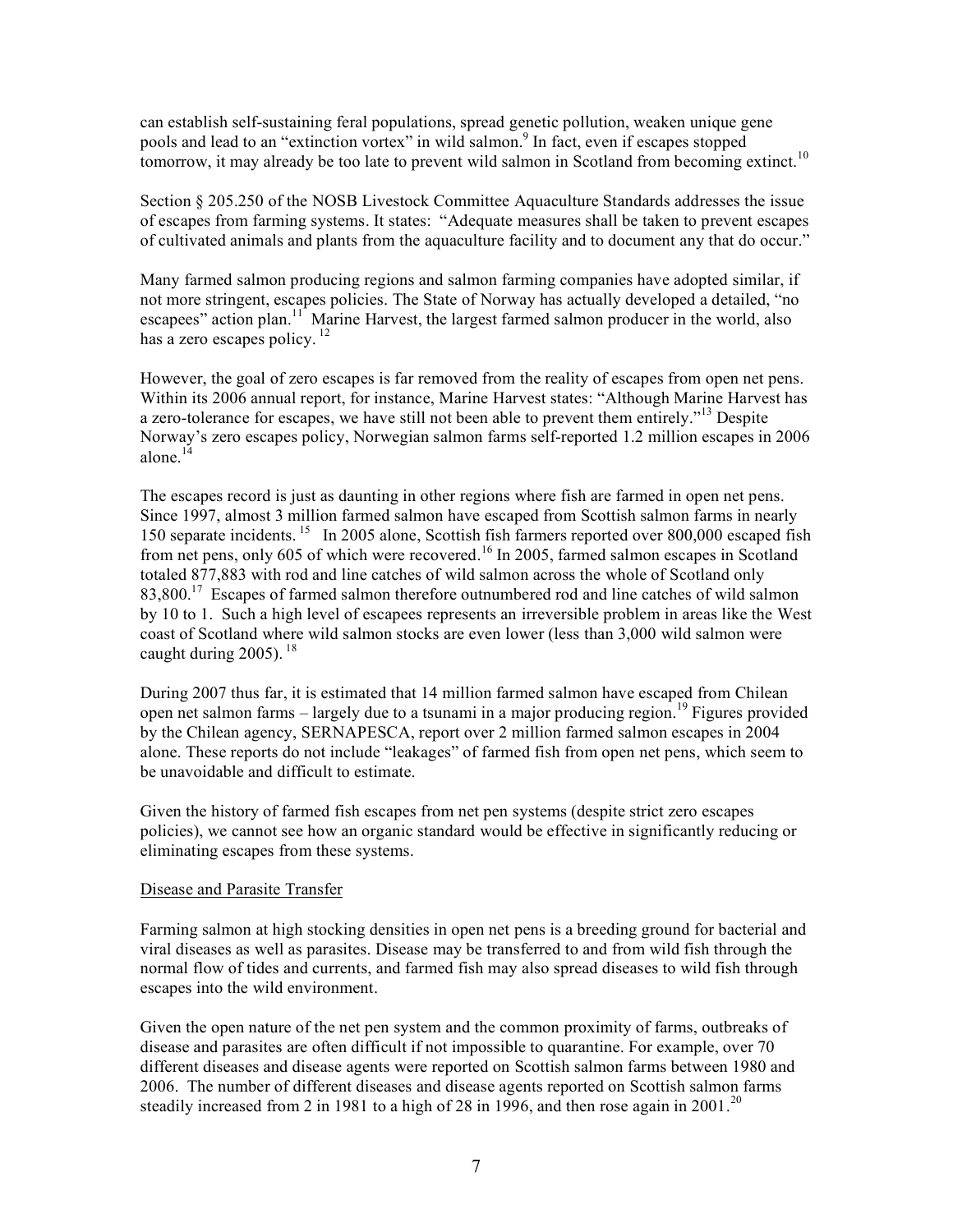The scale at which fish are farmed in open net pens is usually much greater than what would occur under natural conditions, creating the conditions for concentrations of parasites and disease that are not present in a natural setting. In addition, the presence of fish farms disrupts the spatial and temporal separation of age classes present in marine ecosystems that prevents infection and death of vulnerable wild populations such as juvenile salmon. For example, scientific research published in October 2006 by the National Academy of Sciences shows that sea lice infections on salmon farms in British Columbia can kill up to 95% of young wild salmon as they migrate out to sea past salmon farms.<sup>21</sup> In Norway, the Directorate for Nature Management has estimated that in some areas, 90% of the outgoing wild salmon smolt run carries lethal lice levels.<sup>22</sup>

Salmon farmers are often dependent upon an assortment of chemicals – including antibiotics, antiparasitics and disinfectants to control diseases within open net pen farms.<sup>23</sup> The sheer amount of chemicals used is evidence of the disease problems associated with open net pen fish farming. For instance, in 2006, Scottish salmon farmers reported using over 1000 liters of the antiparasitic, Excis (cypermethrin) and close to 12 million grams of the antiparasitic, Slice (emamectin benzoate) to control sea lice. 24

While diseases pose a problem for farmed and wild fish, some of the chemicals commonly used to combat diseases are harmful or toxic to wild marine organisms. For example, scientific papers have shown that the sea lice treatment, cypermethrin, has impacts on marine plankton communities such as copepods<sup>25</sup> and effects on shellfish species such as mussels, lobsters and crabs.<sup>26</sup> It has also been shown to impact wild salmon's sense of smell and reproduction.<sup>27</sup> Another commonly used sea lice treatment, emamectin benzoate, is toxic to birds, mammals, fish, shellfish and other aquatic organisms (particularly invertebrates) and is labeled by the chemical manufacturer as a 'Marine Pollutant'.<sup>28</sup><sup>29</sup><sup>30</sup> In 2005, an Environment Canada report recommended further research on the environmental impacts of the use of emamectin benzoate in finfish farming. 31

The AWG Interim Final Report briefly addresses disease concerns related to open net pen production. Section § 205.255, part (k) states: "Facility managers shall take all practical measures to prevent transmission of diseases and parasites between cultured and wild aquatic animals." At the same time, organic producers are prohibited from using the synthetic chemicals commonly used to combat disease and parasites, such as antiparasitics and antibiotics.

Given the open nature of the net pen systems and close proximity of wild and farmed fish, it is difficult to determine how an organic farm manager would truly prevent disease transmission without the ability to use synthetic chemical treatments. For example, several organic salmon farms in Ireland reported the highest sea lice loads of all Irish salmon farms in November 2005. It is possible that organic principles that prohibit many of the most effective chemical disease treatments may actually result in more severe disease problems.

### Marine Mammal (Predator) Impacts

The open net pen system inevitably attracts predators such as sea lions and seals. Predation not only results in stress and possible injury or loss of farmed fish, but these predators may become entangled and drown in fish nets or the nets designed to keep predators away from the farm environment. Fish farmers have been reported to intentionally kill predators such as sharks or marine mammals, though the U.S. Marine Mammal Protection Act prohibits the import of any product that intentionally takes a marine mammal. However, reporting of marine mammal deaths including intentional kills and entanglements is uncommon.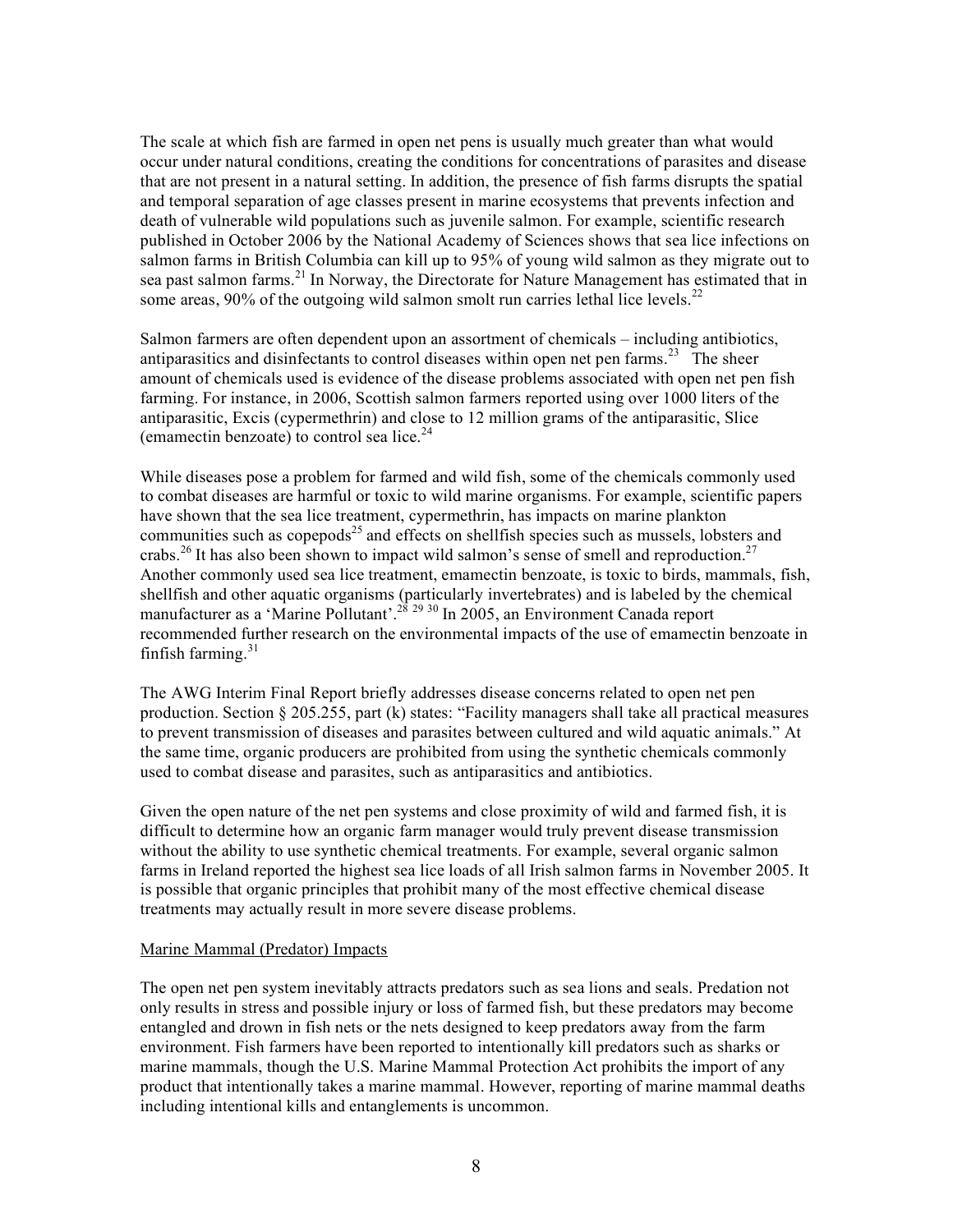The NOSB Livestock Committee Aquaculture Standards, Section § 205.254 Aquaculture living conditions, Part (b), addresses the predator control issue. It states:

[T]he culture system must be managed to minimize the risk of losses of cultured stock and stress to cultured aquatic animals caused by predators, and harm to predators. Organic aquaculture facilities must develop an integrated Predator Deterrence Plan as described in the Organic System Plan that identifies potential predators, appropriate deterrence methods, how predator behavior will be modified by application of deterrence methods, documentation of control methods and effects, contingencies for failure to achieve objectives, and how plan implementation conserves biodiversity in the ecosystem adjacent to and including the aquaculture facility.

However, experiences with open net pen fish farming demonstrate that it is difficult to prevent predation by marine mammals and often impossible to predict. For example, a study of a single salmon farm in British Columbia, Canada, found that over a four-year period 431 harbour seals, 38 sea otters, 29 sea lions, one harbour porpoise, 16 herons, and one osprey were killed by antipredator devices. 32

On co and the United States Marine Mammal Protection Act (MMPA) prohibits the importation of any product that intentionally killed or aimed to kill a marine mammal. The most common form of predator control in open net pen fish farming today are likely predator nets, additional net barriers surrounding the fish farm nets.

While predator nets can be effective in keeping a distance between predators and farmed fish, recent experiences demonstrate that these methods can be lethal to marine mammals and endangered species. Although British Columbia farms are not required to report marine mammal entanglements, one British Columbian salmon farm recently reported 110 sea lion deaths from entanglement and drowning in its predator nets in 2007, thus far. Of these, 51 drowning deaths of California sea lions occurred in one single incident. <sup>33</sup> The farm is located in the UNESCO Biosphere Reserve and is a member of the Pacific Organic Salmon Association (POSA).

If this farm is any indicator of the degree of marine mammal entanglements that may occur in open net pen fish farms – even farms that adopt Predator Deterrence Plans – it is likely that organic open net pen fish farms would result in significant loss of biodiversity of marine mammal populations (not to mention other vulnerable predator populations such as dolphins, sharks, seabirds and so on).

### *1.2.5 Utilize production methods and breeds or varieties that are well adapted to the region*

The Livestock Committee's Aquaculture Standards and those open net pen provisions proposed in the AWG Interim Final Report do not require that only native fish of local genotype be farmed in open net pen systems. Given the propensity of escapes from open systems, the farming of exotic or non-native species (such as Atlantic salmon in the Pacific) appears to contradict this organic principle.

# *1.2.6 Recycle materials of plant and animal origin in order to return nutrients to the land, thus minimizing the use of non-renewable resources*

Open net pen, carnivorous fish farms are a source of various waste discharges including suspended and dissolved organic matter, feces, excess feed and other contaminants.<sup>34</sup> The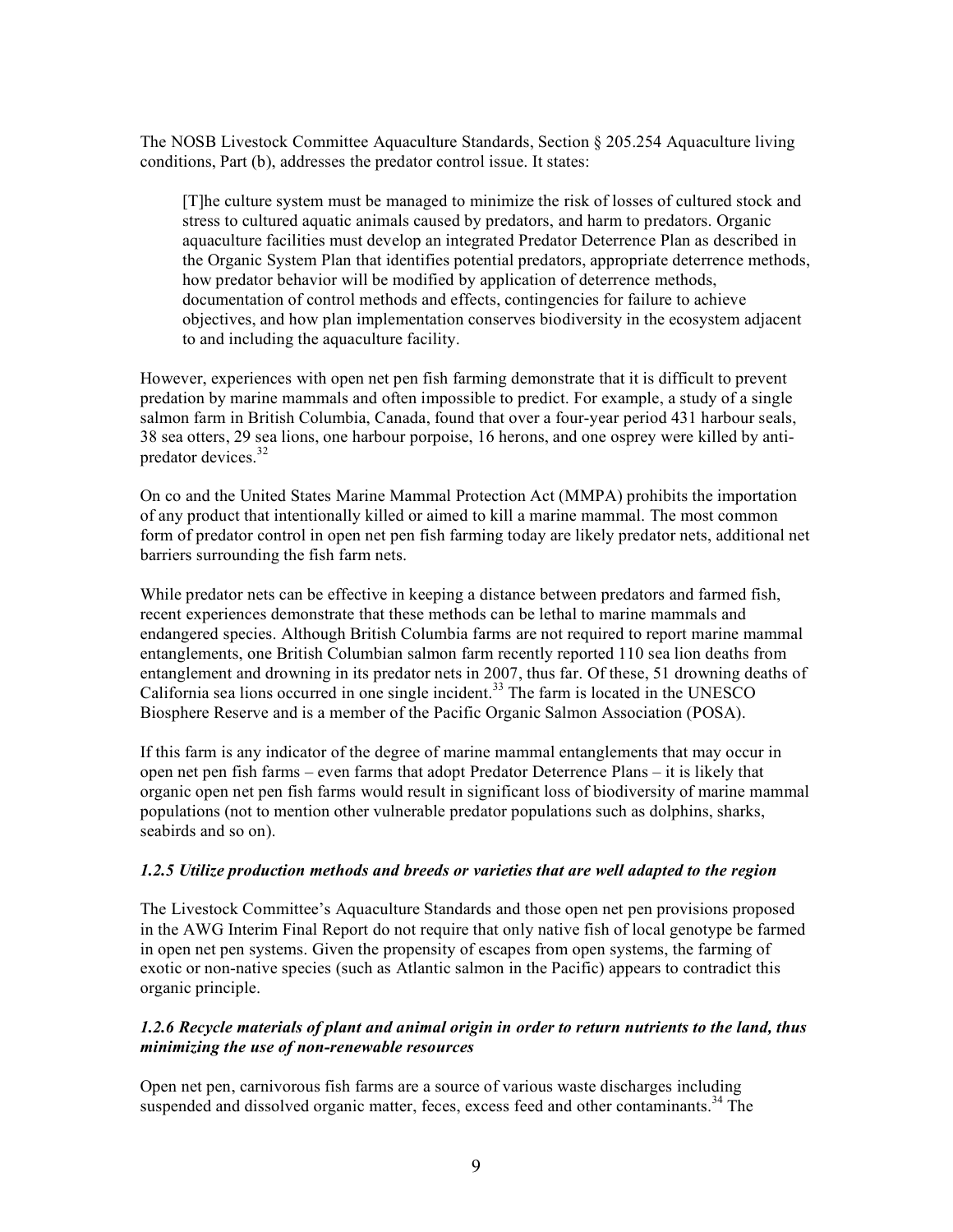Livestock Committee's Aquaculture Standards and the open net pen provisions proposed in the AWG Interim Final Report do not require organic managers to fully recycle fish farm wastes.

# *1.2.7 Minimize pollution of soil, water, and air*

As stated above, open net pen, carnivorous fish farms are a source of various waste discharges including suspended and dissolved organic matter, feces, excess feed and other contaminants. Experts have calculated that industrial salmon farms, each extending over several acres of coastal waters, discharge extremely high concentrations of untreated sewage. Researchers around the world have recognized the harm from open net pen salmon farms and the long-term impacts on water quality, fisheries resources and seabed ecology.<sup>35</sup>

Sewage and other wastes from salmon farming causes far-reaching environmental harm by contaminating the sea-bed and its shellfish species and causing eutrophication that triggers toxic algal blooms. Based on reported feed use by Scottish open net pen fish farmers in 2005, Scottish farmers have reportedly discharged into the Scottish marine environment: approximately 8.8 million kilograms (8,800 tonnes) of nitrogen; 28.3 million kilograms (2,830 tonnes) of total organic carbon and approximately 1.16 million kilograms  $(1,160 \text{ tonnes})$  of phosphorous.<sup>36</sup> Scientists in Scotland, Norway, Ireland and Canada have all shown that some of these effects may last several years and extend for several hundred meters away from salmon farm.<sup>37</sup>

Section § 205.255, Part (k) of the AWG Interim Final Report proposes that: "open water net-pens and enclosures are permitted where water depth, current velocities and direction, stocking densities, and other factors act to adequately disperse metabolic products in order to minimize accumulation of discharged solids on the bottom sediments under the net pens."

While this standard may lessen the discharges from a single farm or the accumulation of a single farm's wastes on the seabed directly below the farm site, it does not address the scale of production (number of farms in one area) or carrying capacity of the local marine environment. Further, neither the AWG proposed net pen provision nor the Livestock Committee Aquaculture Standards include specific standards to protect pristine water bodies or critical or sensitive habitats from the nutrient pollution associated with open net pen fish farms. We know, for example, that salmon farms are permitted to discharge untreated waste effluents into some of Scotland's most pristine water bodies, classified as Special Areas of Conservation and protected under the European Commission's Habitats Directive in 2004 (formally designated by the Scottish Government in 2005).<sup>38 39</sup>

Perhaps the most concerning realization is that despite the commercial availability of alternative production systems that allow for the collection and treatment of wastes from carnivorous fish farms (i.e. fully closed containment systems), the AWG's proposed provisions allow for a farming system, which by design, cannot collect or treat its own farm pollution. And, this pollution has very immediate and direct impacts on the marine environment in which the farm is located.

# *1.3.1 Providing good quality organically grown feed*

The NOSB has previously determined that wild fish cannot be certified as organic. As such, wild fishmeal and fish oil are also non-organic feed ingredients. In including provisions for the use of non-organic, wild fishmeal and fish oil within organic aquaculture production, the AWG proposed standards violate this core, organic principle.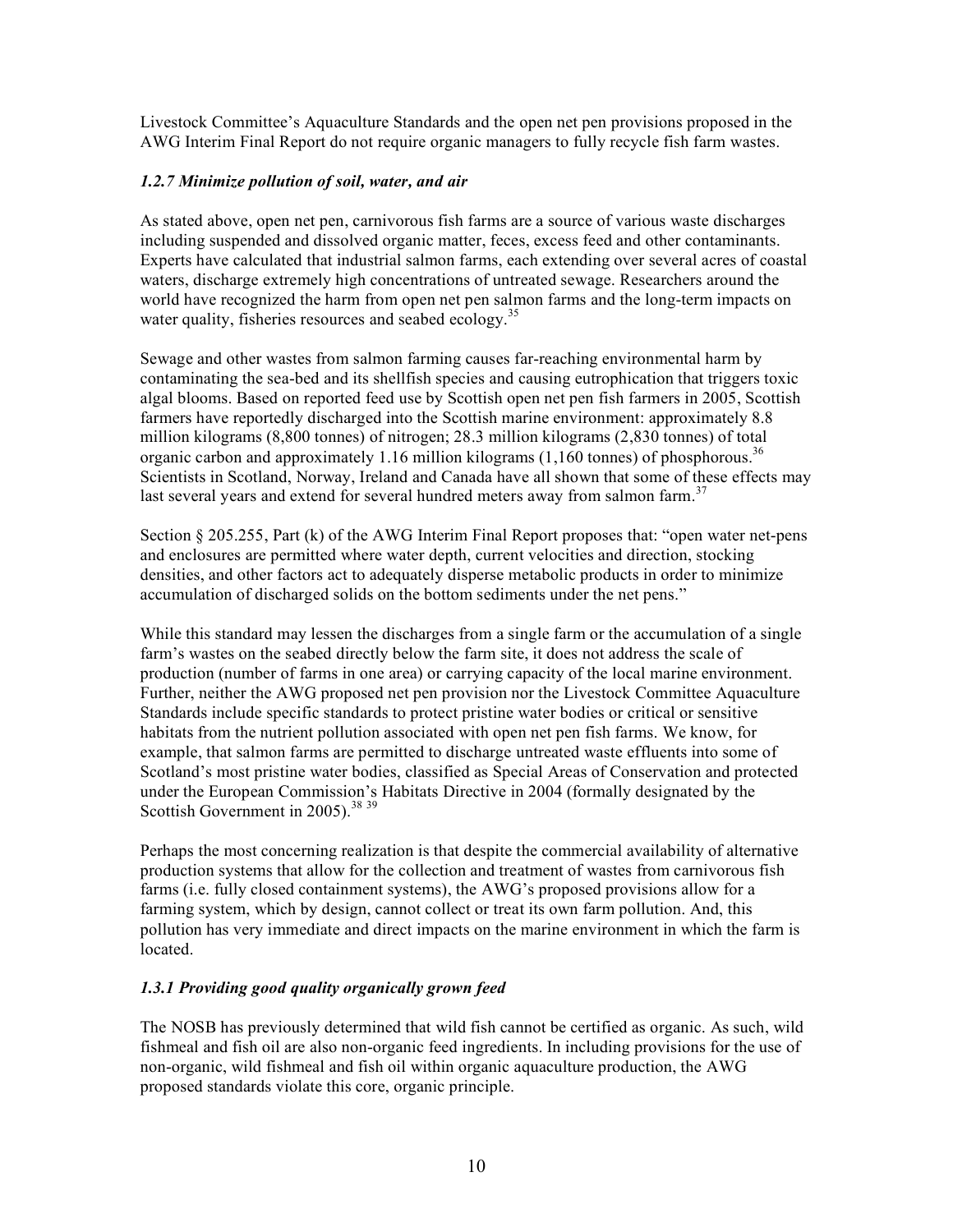# *1.3.4 Promoting animal health and welfare while minimizing stress; and*

The open net pen system, by design, exposes farmed fish to a host of stressors including natural predators (sharks, marine mammals, birds) disease and parasites. According to a 2007 report by Compassion in World Farming (CIWF) and the World Society for the Protection of Animals (WSPA), "if untreated, sea lice infestation can lead to fish suffering greatly and dying…More 'environmentally-friendly' methods – hydrogen peroxide and the use of wrasse to eat the lice off the salmon – have serious animal welfare drawbacks."<sup>40</sup> Additionally, it states that are "few more stressful encounters for confined fish than a seal or other predator lunging through the cage netting and taking a bite." Given the open nature of the net pen systems, we remain skeptical that a farm manager could promote welfare while minimizing stress in an open farming system.

# *1.4.2 Organic products are not commingled with non-organic products, except when combining organic and non-organic ingredients in finished products which contain less than 100% organic ingredients*

The open net pen system, by design, allows farmed organic fish to commingle with a variety of non-organic inputs such as wild fish, other marine organisms, parasites, and other potential contaminants in the marine environment. By including provisions for open net pen systems in organic production, the AWG Interim Final Report contradicts this key, organic principle.

# *1.5 Organic production and handling systems strive to achieve agro-ecosystems that are ecologically, socially, and economically sustainable.*

While Section § 205.252 of AWG Interim Final Report may help to reduce wild fish dependence by an individual organic farm, without restricting the number of organic carnivorous fish farms, the AWG standard cannot control for the overall pressure that organic aquaculture will place on the marine food web. From an ecological perspective, it may make little difference if 50 or 1,000 farms cause unsustainable pressure on wild fish populations.

Further, the AWG's allowance of wild fish as a substantial component of feed is somewhat behind the trend in conventional fish farming. While wild fishmeal and fish oil were once relatively cheap, abundant ingredients, the growth in demand for these ingredients coupled with limited supply has led to a sharp increase in costs for these ingredients. Recently, fish farming and feed industries have made significant strides in improving feed conversion ratios and in reducing the amount of fishmeal and fish oil in farmed fish diets. Thus, while the conventional fish farming industry is rapidly moving towards substitution of fishmeal and oil with alternative protein sources, the AWG's proposed standards include provisions for the use of an increasingly expensive and unsustainable ingredient.

In its 2006 Annual Report, the former CEO of Marine Harvest – the world's largest farmed salmon producer – describes the current climate in the fish farming industry regarding wild fish as feed:

The wild fish catch, which has been and continues to be an important feed ingredient, is not developing well and may even be stagnating. Sceptics [sic] use this to feed their anxiety over the availability of raw materials. Our response is to remind them that as for other animals, or humans for that matter, there is more than one type of food that lends itself to keeping farmed fish healthy and developing. Many decades of nutrition research has yielded comprehensive knowledge about what farmed fish need to grow and stay healthy. While many fish species are vegetarians to start with, species such as salmon can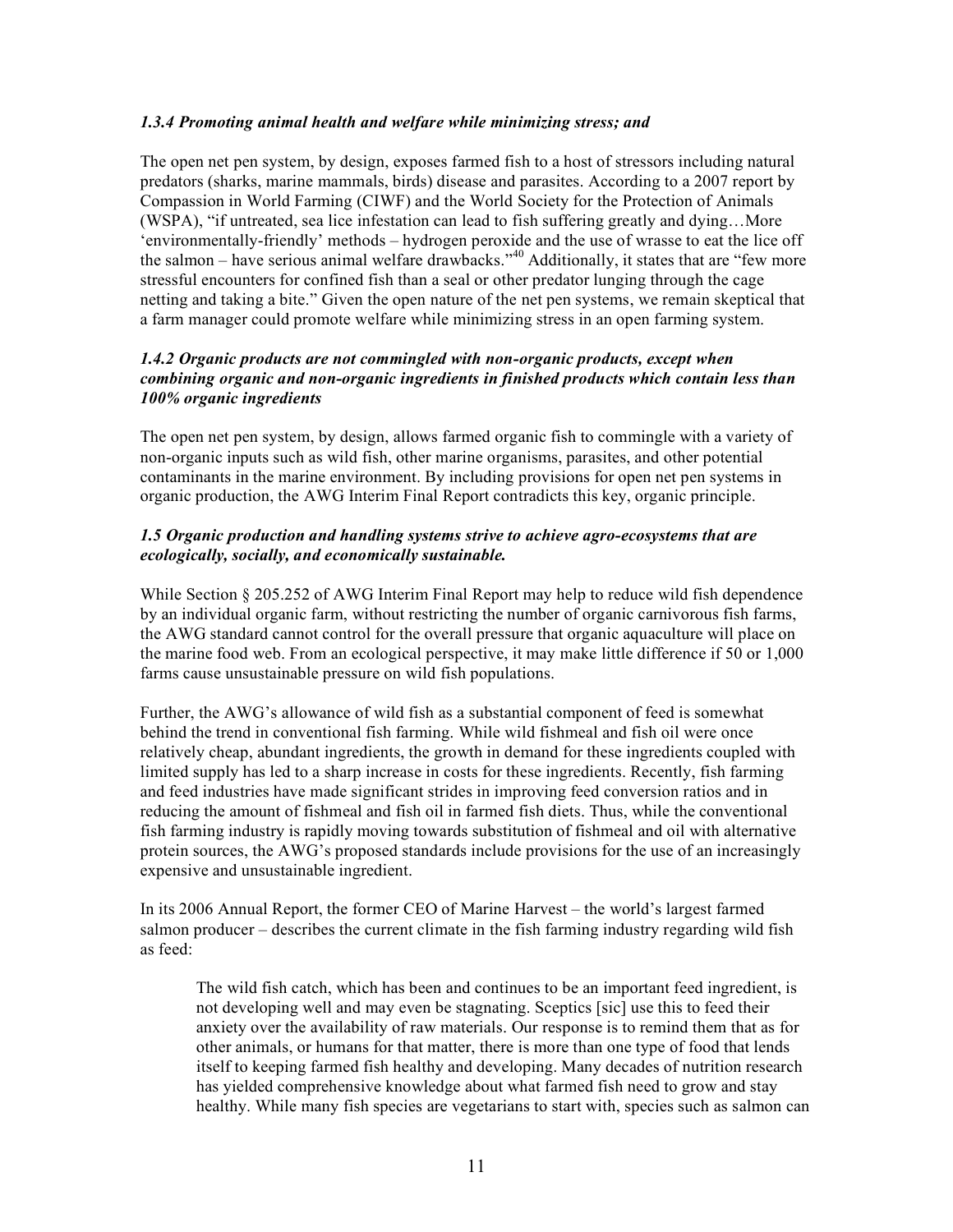live and grow on a quite varied diet, where there is no need for it to be dominated by pure marine protein. This means that in the years to come we will see more and more of this red, omega-3 rich fish, regardless of whether catches of wild fish stay at the current level or are increased. Bearing this in mind, Marine Harvest is putting even greater effort into research and development.<sup>41</sup>

Similarly, Part (d) of the AWG aquaculture feed standard – a requirement that fishmeal and fish oil not be obtained from over-exploited or unsustainable fisheries – is very much in line with claims already made by conventional fish feed producers and fish farming companies. For example, the world's largest fish feed producer, Skretting (Nutreco), assures the public that they "only purchase marine raw materials from suppliers than can demonstrate their products are from managed and sustainable fisheries." <sup>42</sup>

# **FORCED TRADE OFFS OF ECOLOGICAL IMPACTS**

In some cases, the very standards included in the Livestock Committee Aquaculture Standards and AWG Report aimed at addressing the major ecological impacts associated with open net pens may actually lead to further, albeit unintended, ecological or human health impacts. Part of the problem seems to evolve from the fact that aquaculture production is simply different than terrestrial agriculture production. Where an organic requirement may work to reduce harmful impacts in organic agriculture, it may actually lead to additional harm in organic aquaculture production.

Below, we highlight two examples of these inconsistencies and forced trade offs:

# *Disease and Parasites – Protect Fish Welfare, Wild Fish, the Environment or Human Health?*

As discussed in the previous section, peer-reviewed research has documented the increased disease and parasite transfer associated with open net pen fish farms. These diseases not only pose significant health threats to farmed fish but can also be lethal to wild fish.

In conventional fish farming, farm managers reserve the ability to use chemical treatments to control disease outbreaks in the farm environment. Due to the serious environmental and potential human health impacts of many of these chemical controls, organic principles prohibit their use in most cases. For example, *Section 1.3.5 of the NOSB Principles of Organic Production and* Handling (March 29, 2007)<sup>43</sup> requires: "Avoiding the routine use of chemical allopathic veterinary drugs, including antibiotics."

However, by removing the option to use these chemicals in organic open net pen production, organic open net pen farms become a greater threat to wild fish in terms of disease levels and likelihood of transmission than conventional open net pen farms that employ chemical treatments.

It is our understanding that in organic livestock production, an organic farm manager is first required to employ approved, natural substances or less potent methods as a primary approach to controlling disease. Failing this approach, the farm manager is required to use prohibited, nonorganic substances to eliminate the disease. This serves the dual purpose of protecting the livestock's welfare while reducing the spread of disease to other livestock. If prohibited substances are applied, the treated animal then loses its organic status.

This approach is applied in Canada, where the sea lice chemical, emamectin benzoate (Slice), has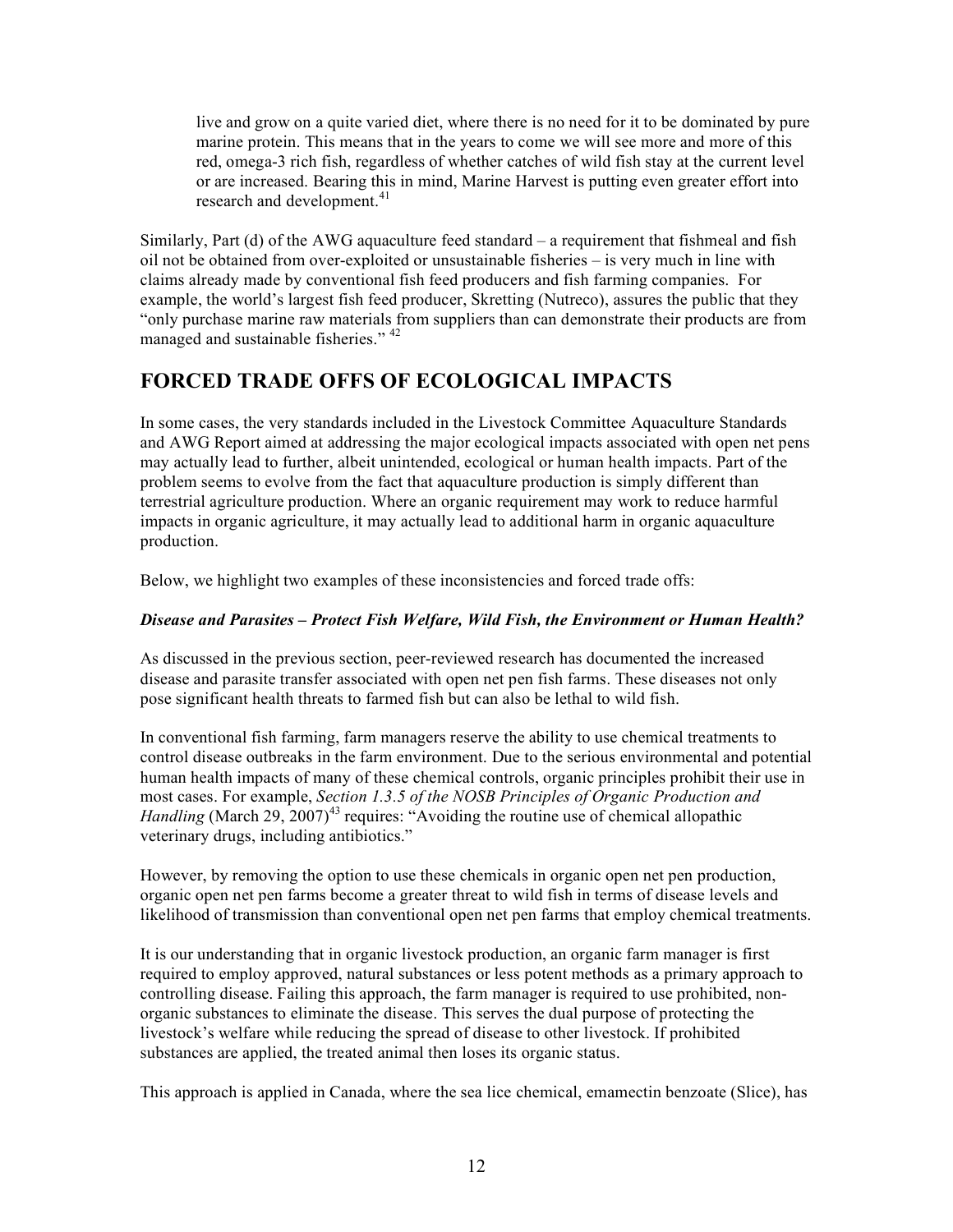not been approved for general use in aquaculture production but is continually authorized for emergency use on salmon farms to treat sea lice. The emergency approval of emamectin benzoate is continuously granted because nothing else is known to be effective to reduce sea lice infection on salmon farms that poses an established risk to both farm stock and wild salmon.

Applying this approach to organic aquaculture production in open net pens is seriously problematic, however. First, unlike terrestrial livestock, the application of chemical treatments (chemical baths or in-feed treatments) is not animal specific. In other words, a non-organic chemical applied to one fish must be applied to all fish within the net pen. Thus, all fish within the net pen would lose their organic status. Second, depending on the location and proximity of a chemically treated net pen to other net pens within the fish farm, other fish within the greater farming area are at risk of exposure and contamination by the chemical treatment (i.e. organic net pens down current from the chemically-treated, non-organic net pen).

Lastly, unlike most cases in the treatment of terrestrial livestock, bath treatments or in-feed treatments commonly used in fish farming cannot be contained to the farm fish, no less the farm site. As discussed above, many of the most effective and common antiparasitic treatments used in open net pen finfish farming are considered marine pollutants or toxic to marine organisms. In other words, the very organic standard aimed at reducing ecological damage would be proscribing that very thing. Additionally, the accumulation of administered antibiotics to wild fish poses obvious human health concerns in terms of antibiotic-resistance.

Thus, organic net pens lead to a complicated, Catch-22 situation, where one is forced to choose between the use and discharge of toxic or harmful chemicals or an increased ecosystem disease risk and potentially devastating impacts on wild fish populations. The undersigned groups strongly urge the NOSB to avoid adopting organic aquaculture standards that force such serious trade offs between ecological impacts, given that 1) an aim of an organic systems is to be as ecologically sensitive as possible and 2) technically feasible solutions or alternatives (i.e. closed containment systems) already exist.

# *Predator Deterrence – Protect Fish Welfare, Marine Mammals or the Environment?*

Section § 205.254, Part (b) of the Livestock Committee Aquaculture Standards requires farm managers to develop an integrated Predator Deterrence Plan. Since the intentional killing of marine mammals is forbidden under the U.S. Marine Mammal Protection Act (MMPA) and acoustic harassment devices are banned in some salmon farming regions, the most likely form of predator deterrence that would be employed by an organic open net pen farm is a predator net or shark guard.

As discussed in the previous section, however, predator nets may be reasonably effective in reducing predation on farmed fish, but marine mammals and other predators may become entangled and drown in the nets. For example, one British Columbian salmon farm that is a member of the Pacific Organic Salmon Association (POSA), reported 110 sea lion deaths from entanglement and drowning in its predator nets in 2007, thus far. Of these, 51 drowning deaths of California sea lions occurred in one single incident. <sup>44</sup> The farm is located in the UNESCO Biosphere Reserve. Based on the AWG proposed net pen standards, this farm would still be eligible for organic status despite the significant loss of marine wildlife directly resulting from the farming method.

While the farm discussed above may be an indicator of the frequency or extent of marine mammal entanglements in open net pen fish farms, major carnivorous fish farming regions do not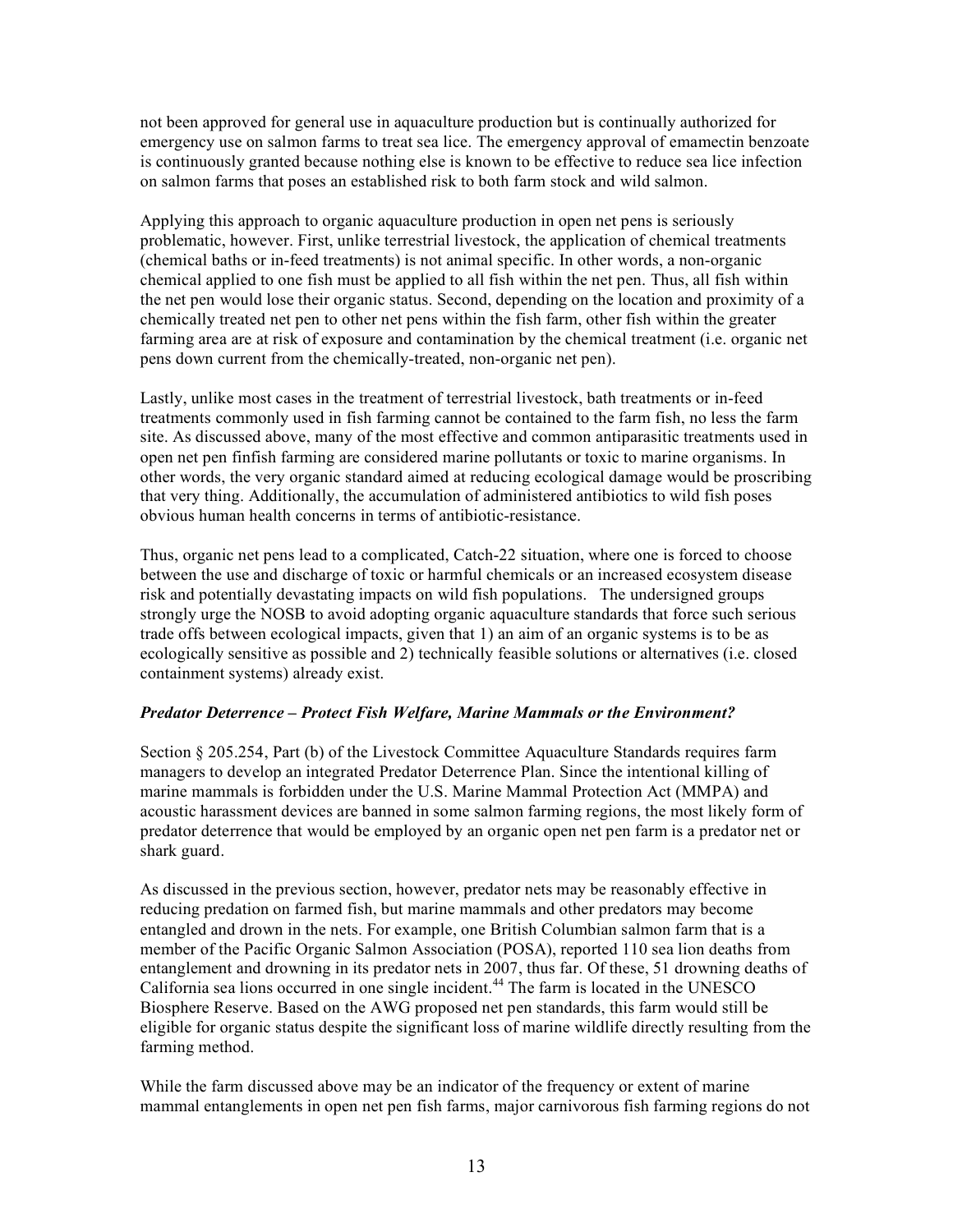require farms to report entanglements or unintentional drowning of marine mammals. Thus, the true impact of net pen aquaculture on marine mammals and other predator populations is not well documented.

The situation is further complicated when you consider that there is some indication that entanglements and drowning increase where predator nets are not treated with copper-based antifoulants (copper weighs down and reduces slack in the nets). The B.C. salmon farm that experienced the 110 sea lion deaths in 2007 referenced above does not use copper-based antifoulants on its nets. 45

Organic aquaculture standards, however, prohibit the use of copper-based antifoulants, due to toxicity concerns. According to the Scottish Environment Protection Agency's Scottish Pollutant Release Inventory, copper is toxic to some microorganisms, disrupting nutrient-cycling and inhibiting the mineralization of essential nutrients such as nitrogen and phosphorus and can bioaccumulate in some species. Toxic effects on fish and other aquatic organisms have also been observed.<sup>46</sup> Scientific research has shown copper contamination of sediments and shellfish such as lobsters in the vicinity of salmon farms.  $47$  Thus, allowing copper-based antifoulant use as a means of reducing marine mammal entanglements in open net pens is not an ecological sound or organic option.

Once again, the AWG proposed standards for open net pen aquaculture, would allow for an organic farming system that would not only impact and potentially kill marine mammals, but would also potentially force a situation where organic farms would possibly experience greater marine mammal and predator entanglements and deaths than conventional farms. The undersigned groups strongly urge the NOSB to avoid adopting organic aquaculture standards in light of serious animal welfare and ecological impacts, given that 1) an aim of an organic systems is to be as ecologically sensitive and welfare friendly as possible and 2) technically feasible solutions and alternatives (i.e., closed containment systems) already exist.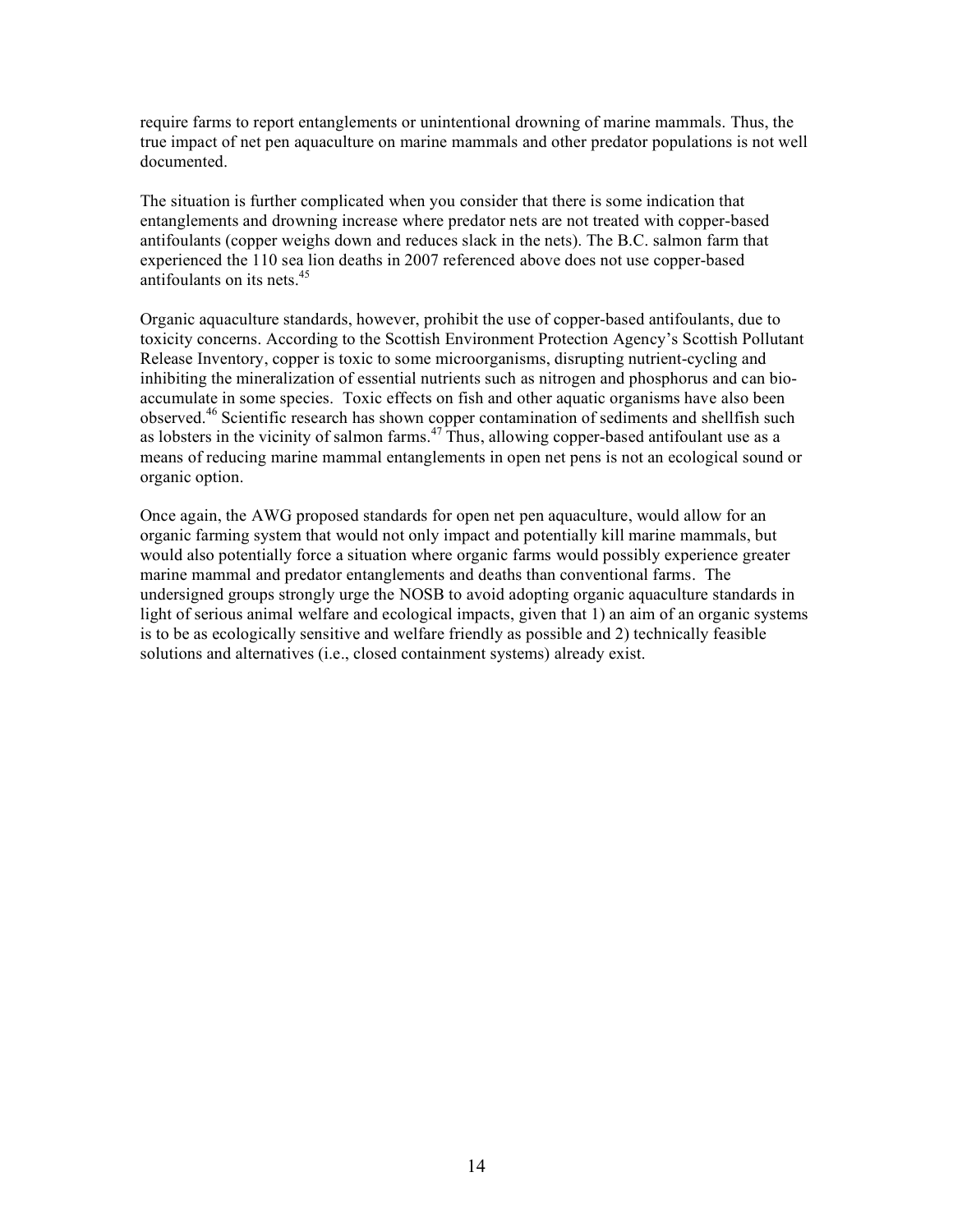# **WORKS CITED**

<sup>1</sup> Naylor, R L et al, "Effect of aquaculture on world fish supplies," Nature,  $405 (6790)$ ,  $1017$ - $1024$ ,  $2000$ , <www.nature.com/nature/sustainabledevelopment/>.

 $2$  Terram Foundation, "Salmon piranha style: feed conversion efficiency in the Chilean salmon farming industry," June 2006, <www.puresalmon.org/pdfs/salmon\_tipo\_pirana\_eng.pdf>.

 $3$  Pauly, D., V. Christensen, S. Guenette, T. J. Pitcher, U. R. Sumaila, and C. J. Walters, et al, "Towards sustainability in world fisheries," Nature **418**:689-695, 2002, <http://www.nature.com/nature/journal/v418/n6898/full/nature01017.html>.

<sup>4</sup> National Organic Standards Board, "Policy and Procedure Manual," Revised March 29, 2007, <www.ams.usda.gov/nosb/BoardPolicyManual/BoardPolicyManual3-29-07.pdf>.

<sup>5</sup> National Organic Standards Board, Livestock Committee, "Aquaculture Standards," February 20, 2007.

 $6$  North Atlantic Salmon Farming Industry and NASCO Liaison Group (SLG(05)17), "Reports on the Development and Implementation of Containment Action Plans," 2005.

<sup>7</sup> Fiske, P. "NOBANIS – Invasive Alien Species Fact Sheet – Salmo salar," Online Database of the North European and Baltic Network on Invasive Alien Species – NOBANIS, <www.nobanis.org>. See also: Naylor, R et al, "Fugitive salmon: assessing the risks of escaped fish from net pen aquaculture," Bioscience, May 2005,  $\leq$ iisdb.stanford.edu/pubs/20871/Naylor.et.al.fugitive.salmon\_05.pdf>. See also: Webb, J H et al, "The spawning behaviour of escaped farmed salmon and wild adult Atlantic salmon (Salmo salar) in a northern Scottish river," Aquaculture 98, 97-110, 1991. See also: Webb, J H et al, The spawning of escaped farmed salmon (Salmo salar) in western and northern Scottish rivers: egg deposition by females," Aquaculture and Fisheries Management 24, 663-670, 1993. See also: Youngson, A F et al, "Frequency of occurrence of reared Atlantic salmon in Scottish salmon fisheries," ICES Journal of Marine Science 54, 1216-1220, 1997.

<sup>8</sup> Butler, J R A, "Wild salmonids and sea louse infestations on the west coast of Scotland: sources of infection and implications for the management of marine salmon farms," Pest Management Science 58, 595-608, 2002. <cat.inist.fr/?aModele=afficheN&cpsidt=13716590>.

<sup>9</sup> McGinnity, P et al, "Fitness reduction and potential extinction of wild populations of Atlantic salmon, Salmo salar, as a result of interactions with escaped farm salmon," Proc Biol Sci. 270 (1532), 2443-50, 2003, <www.ncbi.nlm.nih.gov/entrez/query.fcgi?cmd=Retrieve&db=pubmed&dopt=Abstract&list\_uids=14667333&itool=ic onfft>. See also: Weir LK and Grant JW, "Effects of aquaculture on wild fish populations: a synthesis of data," Environmental Reviews, 13(4):145-168, December 2005. <www.ingentaconnect.com/content/nrc/er/2005/00000013/00000004/art00003>.

 $10$  Hindar, K et al, "Genetic and ecological effects of salmon farming on wild salmon: Modelling from experimental results," ICES Journal of Marine Science, 63: 1234- 1247, 2006, <http://icesjms.oxfordjournals.org/cgi/content/abstract/63/7/1234>.

<sup>11</sup> Directorate of Fisheries (Norway), "Vision 'No Escapees'," March 2006, <www.fiskeridir.no/fiskeridir/english/news/vision\_no\_escapees>.

<sup>12</sup> Marine Harvet, "A World of Potential: 2006 Annual Report, June 14, 2007, < http://hugin.info/209/R/1133003/211963.pdf>.

 $13$  Ibid.

<sup>14</sup> Directorate of Fisheries (Norway), "Meldingar om rømming frå akvakulturanlegg,"<www.fiskeridir.no/fiskeridir/aktuelt/fiskets\_gang/havbruk/2007/0407/meldingar\_om\_r\_mming\_fr\_ akvakulturanlegg>.

<sup>15</sup> Obtained from the Scottish Executive via Freedom of Information Requests by the Pure Salmon Campaign, June 23, 2006.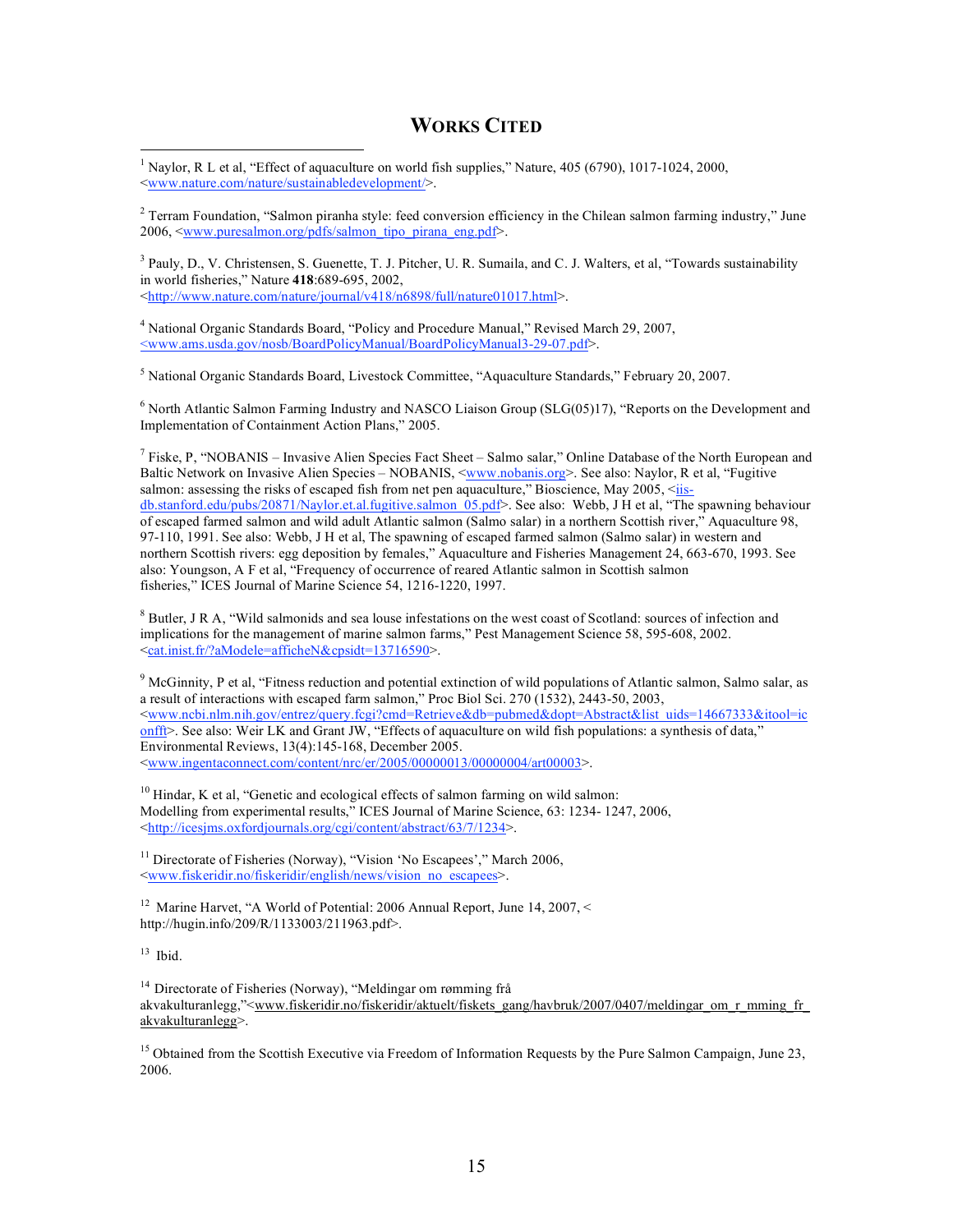<sup>15</sup> Obtained from the Scottish Executive via Freedom of Information Requests by the Pure Salmon Campaign, November 28 2006.

 $16$  Obtained from the Scottish Executive via Freedom of Information Requests by the Pure Salmon Campaign, June 23, 2006.

<sup>16</sup> Obtained from the Scottish Executive via Freedom of Information Requests by the Pure Salmon Campaign, November 28 2006.

<sup>17</sup> Scottish Executive, "Scottish salmon and sea trout catches 2005," 2006, <www.marlab.ac.uk/FRS.Web/Uploads/Documents/SCSB05%20v5.pdf>.

 $18$  Ibid.

<sup>19</sup> Witte, Benjamin, Desastres.org. May 19, 2007, <www.desastres.org/noticias.php?id=19052007-20>.

<sup>20</sup> Obtained from the Scottish Executive via Freedom of Information requests by Pure Salmon Campaign, June and November 2006.

<sup>21</sup> Krkosek, Martin<sup>\*</sup>, Mark A. Lewis<sup>\*</sup>, Alexandra Morton, L. Neil Frazer, and John P. Volpe, "Epizootics of wild fish induced by farm fish," Proceedings of the National Academy of Sciences of the United States 103(42):15506-15510, October 2006, < www.pnas.org/cgi/content/abstract/103/42/15506 >. See also: "Wild salmon ravaged by fish farm infections," The Sunday Times, October 1, 2006, <<u>www.timesonline.co.uk/article/0,,2087-2382723.html</u>>.

<sup>22</sup> Holst, J C et al, "Mortality of seaward migrating post smolts of Atlantic salmon due to salmon lice infestation in western Norwegian salmon stocks," Paper presented at the 6th International Atlantic Salmon Symposium in Edinburgh, July 16 -18, 2002,

<www.onefish.org/servlet/CDSServlet?status=ND0xOTM0Ny4xNjYyNzgmNj1lbiYzMz1kb2N1bWVudHMmMzc9a  $W5mbw \sim >.$ 

<sup>23</sup> Staniford, D, "Silent Spring of the Sea," Stain Upon the Sea, Harbour Publishing, Canada, 2004, <www.harbourpublishing.com/title/AStainUpontheSea>.

<sup>24</sup> Obtained from the Scottish Environment Protection Agency via Freedom of Information Requests by the Pure Salmon Campaign, 2006.

 $^{25}$  Barata, M et al, "Effects of cypermethrin on marine plankton communities: a simulated field study using mesocosms," Ecotoxicological Environmental Safety 58 (2), 236-45, 2004. See also: Willis, K J and Ling, N, "Toxicity of the aquaculture pesticide cypermethrin to planktonic marine copepods," Aquaculture Research 35, 263-270, 2004, <http://www.bio.puc.cl/caseb/pdf/prog7/Medina%20et%20al.Ecotox.Env.Safety.pdf>.

<sup>26</sup> Gowland, B et al, "Uptake and effects of the cypermethrin-containing sea lice treatment Excis in the marine mussel," Environmental Pollution 120 (3), 805-811, 2002. See also: Gowland, B et al, "Cypermethrin induces glutathione Stransferase activity in the shore crab," Marine Environmental Research 54 (2), 169-177, 2002. See also: Burridge, L E et al, "The lethality of the cypermethrin formulation Excis to larval and post-larval stages of the American lobster, Homarus americanus," Aquaculture 182, 37-47, 2000,

<www.scirus.com/search\_simple/?query\_1=cypermethrin+salmon&dsmem=on&offset=2>.

<sup>27</sup> Moore A and Waring CP, "The effects of a synthetic pyrethroid pesticide on some aspects of reproduction in Atlantic salmon (Salmo salar L.)," Aquatic Toxicology, 52(1):1-12, March 2001, <www.ingentaconnect.com/search/expand?pub=infobike://els/0166445x/2001/00000052/00000001/art00133&unc=>.

See also: "Exposure to insecticides inhibits embryo development and emergence in Atlantic salmon (*Salmo salar* L.)," Fish Physiology and Biochemistry, Volume 28, Numbers 1-4, pp. 431-432, 2003, <www.ingentaconnect.com/content/klu/fish/2003/00000028/F0040001/05264623#search=%22cypermethrin%20Moor  $e\sqrt{622}$ .

<sup>28</sup> Staniford, D, "Silent Spring of the Sea," Stain Upon the Sea, Harbour Publishing, Canada, 2004, <www.harbourpublishing.com/title/AStainUpontheSea>.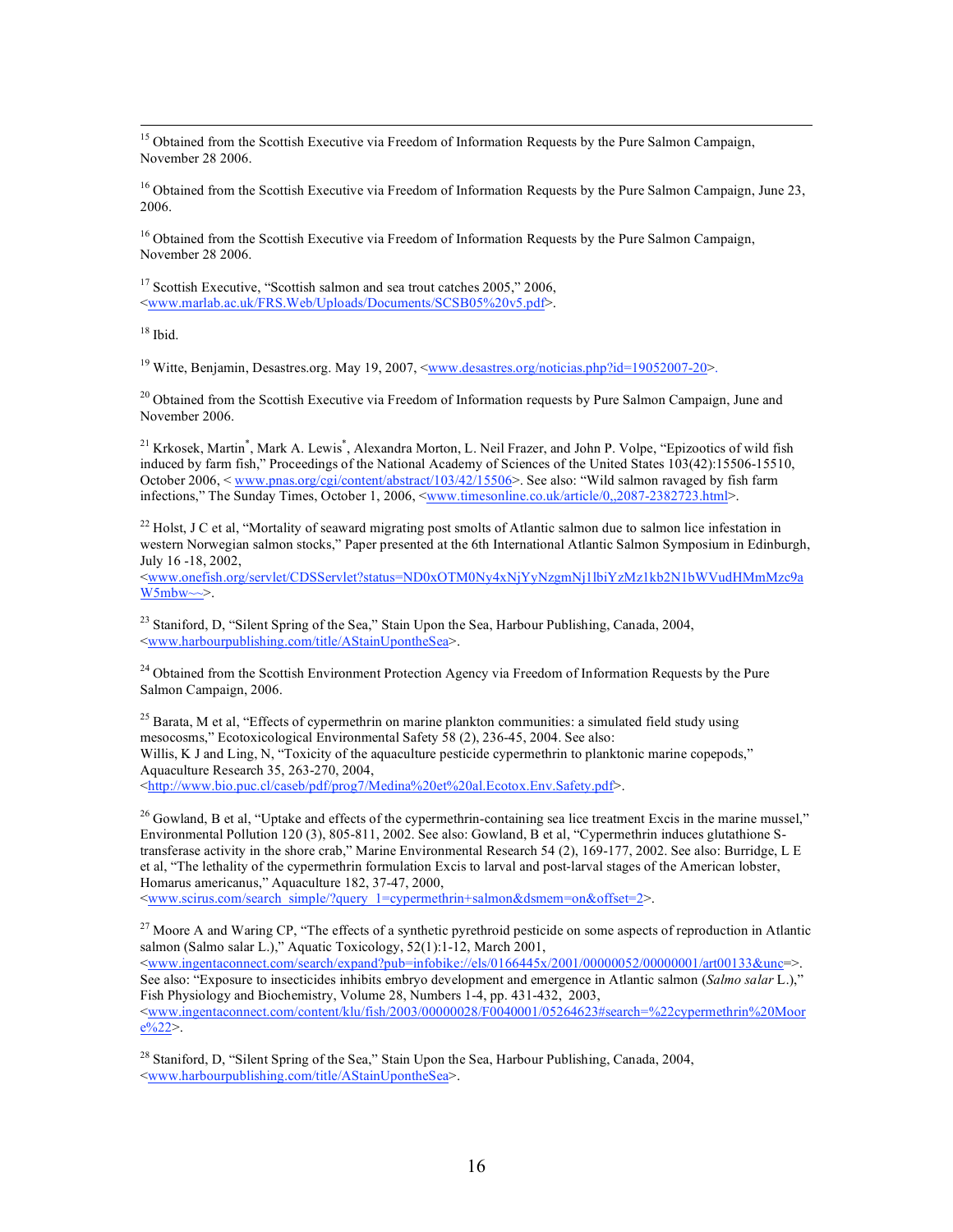29 Burridge, <sup>L</sup> <sup>E</sup> et al, "Acute toxicity of emamectin benzoate (SLICE) in fish feed to American lobster, *Homarus* americanus," Aquaculture Research 35 (8), 713-722, 2004, <www.blackwell-synergy.com/links/doi/10.1111/j.1365-2109.2004.01093.x/abs/>. See also: Waddy, S L et al, "Emamectin benzoate induces molting in American lobster, *Homarus americanus*," Canadian Journal of Fisheries and Aquatic Sciences, 59:1096-1099, 2002, <pubs.nrccnrc.gc.ca/rp/rppdf/f02-106.pdf>.

 $30$  Willis, K J and Ling, N, "The toxicity of emamectin benzoate, an aquaculture pesticide, to planktonic marine copepods," Aquaculture 221, 289-297, 2003, <http://www.sams.ac.uk/research/departments/ecology/media/katewillis/AO%20Willis%20-%20Ling%2003.pdf>.

<sup>31</sup> Environment Canada, "Use of Emamectin Benzoate in the Canadian Finfish Aquaculture Industry: A Review of Environmental Fate and Effects," Prepared by Doug A. Bright Ph.D., R.P. Bio and Scott Dionne, M.Eng. UMA Engineering Ltd., March 2005, <http://www.pyr.ec.gc.ca/georgiaBasin/resources/publications/SciTechReports/EC-GB- $04-84$  e.pdf>.

<sup>32</sup> Würsig, B, Gailey, G A, "Marine mammals and aquaculture: conflicts and potential resolutions," In: Stickney, R.R., McVay, J.P. (Eds.), Responsible Marine Aquaculture. CAP International Press, New York, pp. 45 – 59, 2002.

<sup>33</sup> "Dozens of sea lions drown at B.C. fish farm," CBC New, April 20, 2007, <<u>www.cbc.ca/canada/british-</u> columbia/story/2007/04/20/bc-sea-lions.html>.

<sup>34</sup> Pure Salmon Campaign, "Waste contamination from salmon farms," <www.puresalmon.org/waste\_contamination.html>.

 $35$  S. J. Cripps and L. A. Kelly, "Reductions in wastes from aquaculture," In D. J. Baird et al. (eds.), Aquaculture and water resource management, Black-well Science, Oxford, 1996. See also J. R. Henderson et al., "The lipid composition of sealoch sediments underlying salmon cages," Aquaculture, 158:69-83, 1997.

<sup>36</sup> Obtained from the Scottish Environment Protection Agency via Freedom of Information Requests by the Pure Salmon Campaign, 2006.

 $37$  D. J. Wildish et al., "Acoustic detection of organic enrichment in sediments at a salmon farm is confirmed by independent groundtruthing methods," Marine Ecology Progress Series 267 (2004), pp. 99-105, <www.intres.com/abstracts/meps/v267/p99-105.html>.

<sup>38</sup> Scottish Natural Heritage, "Special Areas of Conservation," <www.snh.org.uk/about/directives/ab-dir07.asp>.

<sup>39</sup> Scottish Natural Heritage, "Marine SACs,"<www.snh.org.uk/about/directives/ab-dir14.asp>.

<sup>40</sup> Compassion in World Farming and World Society for the Protection of Animals, "Closed Waters: The Welfare of Farmed Atlantic salmon, rainbow trout, Atlantic cod & Atlantic halibut," p 41, 2007, <http://www.ciwf.org/publications/reports/closed\_waters\_welfare\_of\_farmed\_atlantic%20\_salmon.pdf>.

<sup>41</sup> Marine Harvest, "A World of Potential: 2006 Annual Report," <hugin.info/209/R/1133003/211963.pdf>.

<sup>42</sup> Skretting, "Sustainability in Fish Feed,"

<www.skretting.ca/web/SkrettingCanada/InterWeb.nsf/wPrId/C87CDBD3AA98A96E8825721F006C66C4?OpenDocu ment>.

<sup>43</sup> National Organic Standards Board, "Policy and Procedure Manual", Revised March 29, 2007, <www.ams.usda.gov/nosb/BoardPolicyManual/BoardPolicyManual3-29-07.pdf>.

<sup>44</sup> "Dozens of sea lions drown at B.C. fish farm," CBC New, April 20, 2007, <www.cbc.ca/canada/britishcolumbia/story/2007/04/20/bc-sea-lions.html>.

<sup>45</sup> Creative Salmon, <www.creativesalmon.com/environment.htm>.

<sup>46</sup> Scottish Environment Protection Agency, "Copper – SEPA's Scottish Pollutant Release Inventory," <www.sepa.org.uk/spri/substance/contextual\_info.aspx?id=104>.